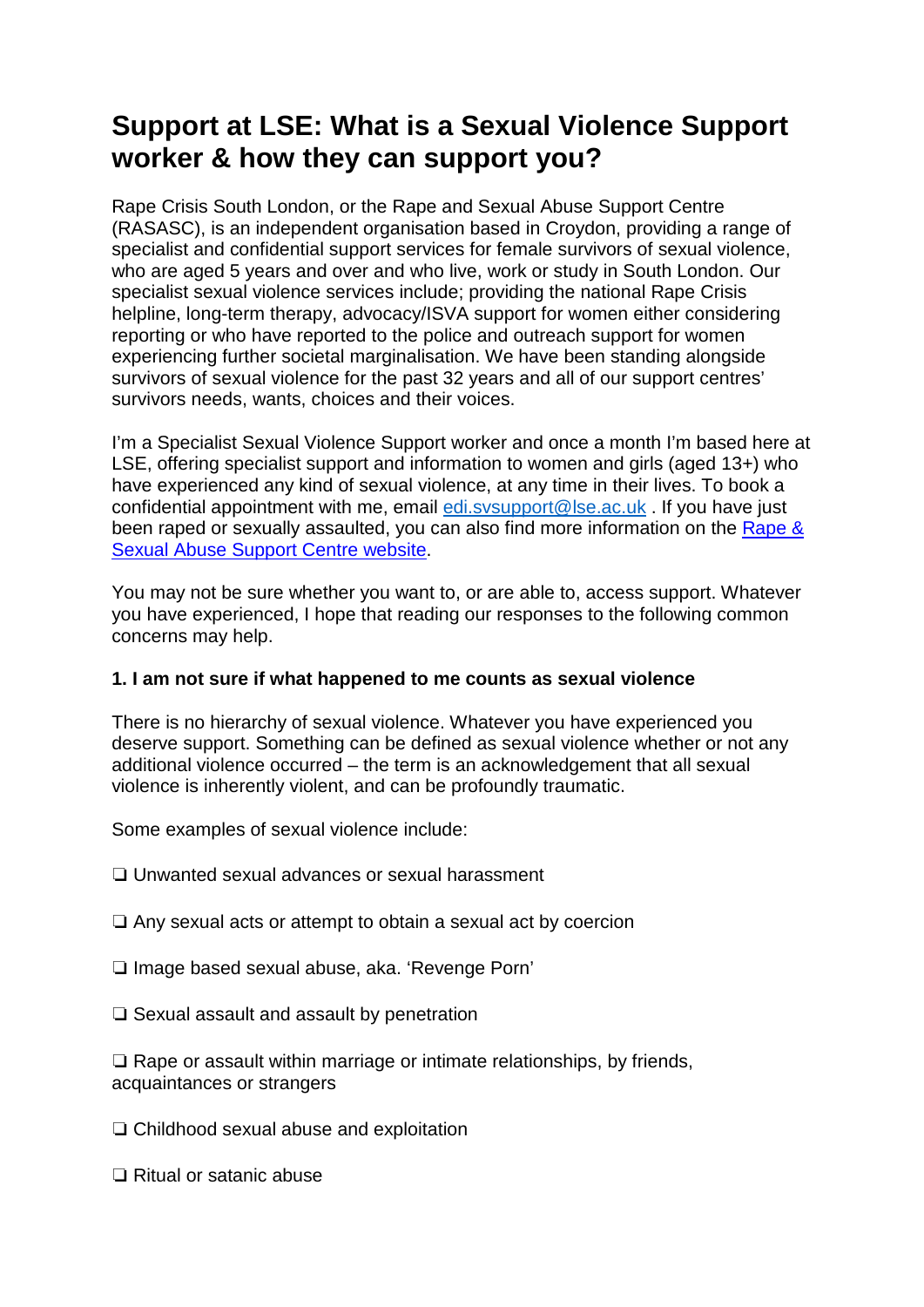## ❏ Trafficking

❏ Violent acts against the sexual integrity of women, including female genital mutilation and obligatory inspections for virginity

If something has happened to you and you feel unsure how to define it; if you were coerced, or if you are not sure about whether you were able to consent; you deserve support and you can book an appointment to talk things through.

### **2. I am not sure if I feel ready to talk about what I have experienced**

It is normal to feel afraid about accessing support. It is important to remember that you are always in control of what we talk about in the session, and that you can always end or leave the session at any time. You can also make a call to our [National Helpline](http://www.rasasc.org.uk/helpline/) (which can be done anonymously) as a first step.

If the day of the appointment comes and you don't feel ready to attend, we completely understand. It can be very difficult and overwhelming to think about talking about sexual violence that you've experienced. The door is always open for you to book another session if and when you feel ready.

#### **3. What will happen in my appointment?**

When you arrive at the appointment, we will talk through what my role is and the confidentiality policy. The appointment can last up to 50 minutes, and you can always end it or leave earlier if you want to.

The rest of the appointment is completely up to you. You can use the space to talk about what happened to you, how you are feeling and what the impacts of what happened have been. You can also ask questions about reporting to the police, accessing counselling or about any other kind of support you are looking for.

At the end of the appointment you can take away any leaflets that might be useful for you, or ask me to send any additional information to you. You can also fill in a feedback form if you would like to – this is just to make sure that the service and support that is being offered is useful to you and other students.

You can have up to three appointments, so if you would like another one, you can book that in exactly the same way that you booked your first appointment.

#### **4. I don't want anyone to find out**

Rape Crisis South London is a completely independent and confidential service. This includes when we are based at LSE. You can book a confidential appointment with me without disclosing any further information to LSE, or, if you choose, you can engage with the support available at LSE alongside. Either way, I will not share information about who you are or what you have talked about with any member of LSE staff, or anyone else.